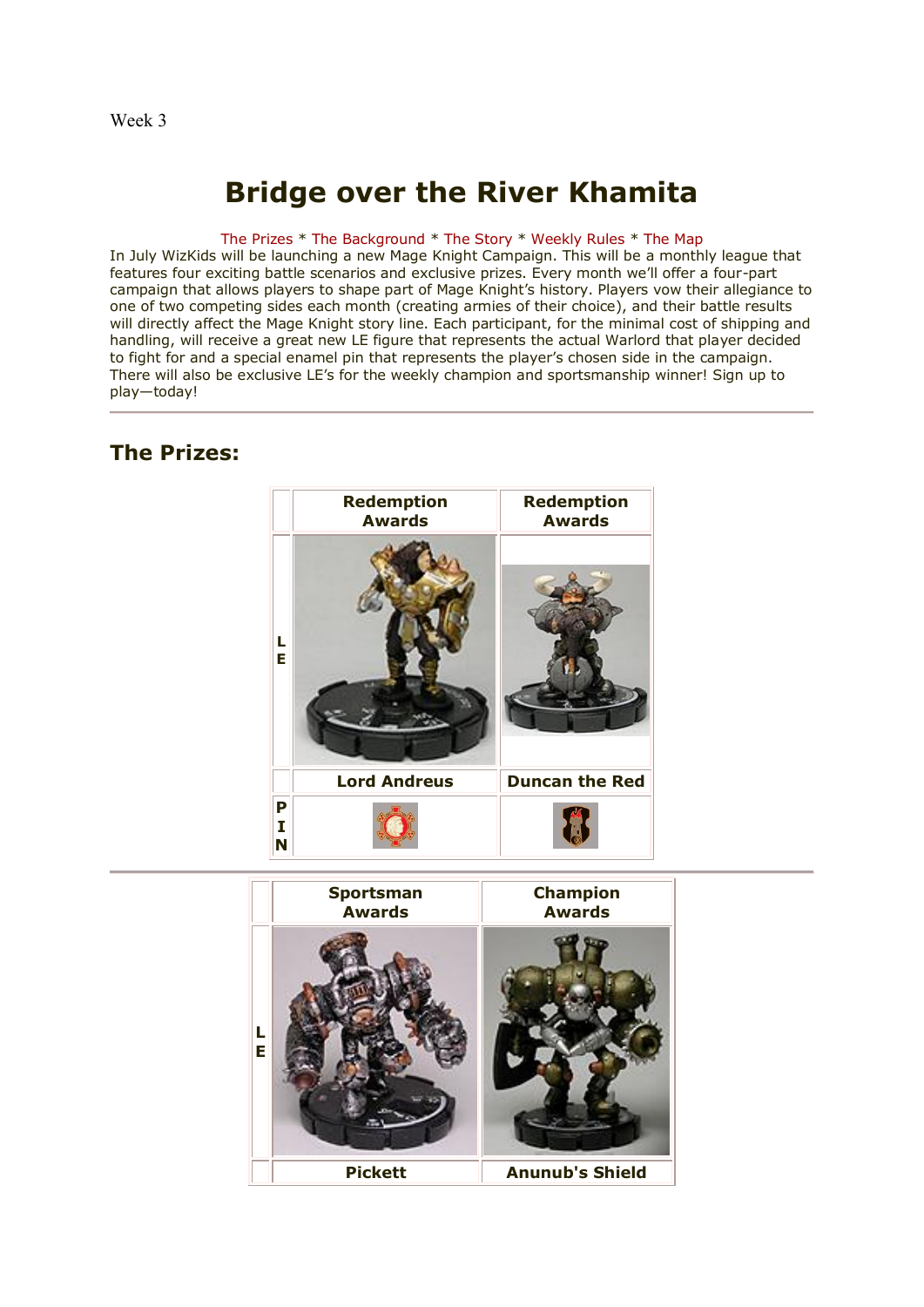

**The Winner of the Conquest Marquee Event also recieves Gilgarsh!**

# **The Background :**

Jeet Nujarek, Lord Protector of the Atlantean Empire, sends his personal army to crush the Rebelcontrolled province of Khamsin. With Khamsin's new ruling body, the Council of Merchants, finally establishing order in the fractious region, the Rebels must be destroyed now before they grow strong enough to confront the Empire! The Rebels, faced with the threat of invasion, must stop the Atlanteans at all costs if they are to remain free from the tyranny of the Empire!

Serve the rightful destiny of the Empire, or fight for the Black Powder Rebellion! Battle or back the valiant heroes of Khamsin! Choose a side, change history, and shape the Mage Knight story line with every victory!



# **Jeet Nujarek, Lord Protector the Empire**

After the assassination of Emperor Tahmaset in 432 Tz by Rebel forces, Jeet Nujarek was appointed as the Lord Protector of the Empire by Prophet-Magus Osiras. Jeet is a ruthless, cold ruler who lives only to gain personal power. After years of Rebel attacks coming from across the River Khamita, Jeet has ordered his personal army to push across the river and claim the ancient towers and forts on the far side. The general placed in charge of the attack is Lord Andreus, a Magestone Lord recently assigned to conquer Rebel territories and strip-mine as much Magestone from them as possible.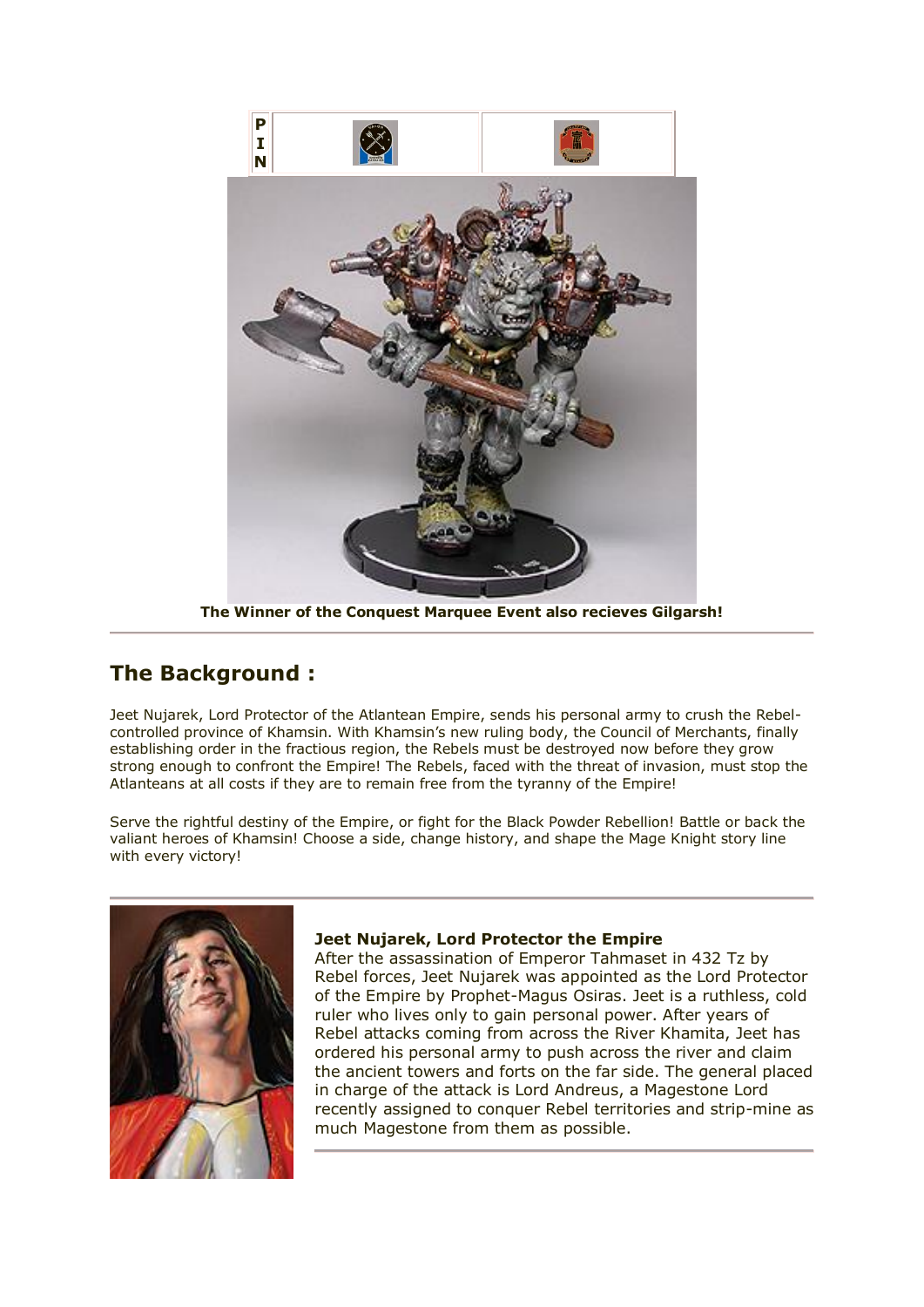

# **Lord Andreus, Warlord of the Atlantean Empire**

Lord Andreus is one of Jeet Nujarek's most loyal generals, and he has never doubted that the Empire should rule over the entire Land. After spending the majority of his military career overseeing the Magestone strip-mines in Scythria, Andreus has now been handed a new task by the Lord Protector: to oversee the siege of Khamsin, and to crush the Rebels within!

# **VS**



# **The Red Duchess, General of Khamsin**

While the nobles of Khamsin have disagreed on almost every law, policy, and bureaucratic decision proposed over the last ten years, one thing they all agree to is that the "Red Duchess" is the sanctioned defender of the Khamsin homeland. The Red Duchess is a tall human warrior-woman dressed in blood-red armor, who leads Rebel warriors in the defense of her beloved Khamsin. When the Atlanteans make their push across the River Khamita, The Red Duchess will be there to meet them, stop them, and drive them back across the water.



# **Duncan the Red, Rebel Champion**

Duncan the Red is a gruff, respected Rebel warrior. He spent the first half of his life enslaved by the Atlanteans, digging Magestone out of strip-mines for his captors. As a result, he hates the Atlanteans more than any other Dwarf alive. Duncan plans to spend the remainder of his life fighting for the Rebellion, to avenge the thousands of Dwarves who died in the Scythrian mines!

# **The Story:**

# **Scenario #3: The Tower of the Flame**

#### **Duncan the Red**

With only the stars to light his way, Duncan the Red walked along the edge of the ancient tower wall, trailing his fingertips along the weather-worn stone. Considering that the Tower of the Flame was more than a thousand years old, its guardians had kept it in amazingly good condition. Such was the legacy of the Hero Khamita, and the determination of his people to honor his cause of freedom.

Facing south toward the unseen river, the Dwarf peered out over the dimly seen hills that gently rolled down to the distant water. Duncan knew the Atlanteans were out there somewhere, ready to tear into Duncan's soldiers with their machines, wizards and warriors the first chance they got.

Duncan couldn't wait for them to begin.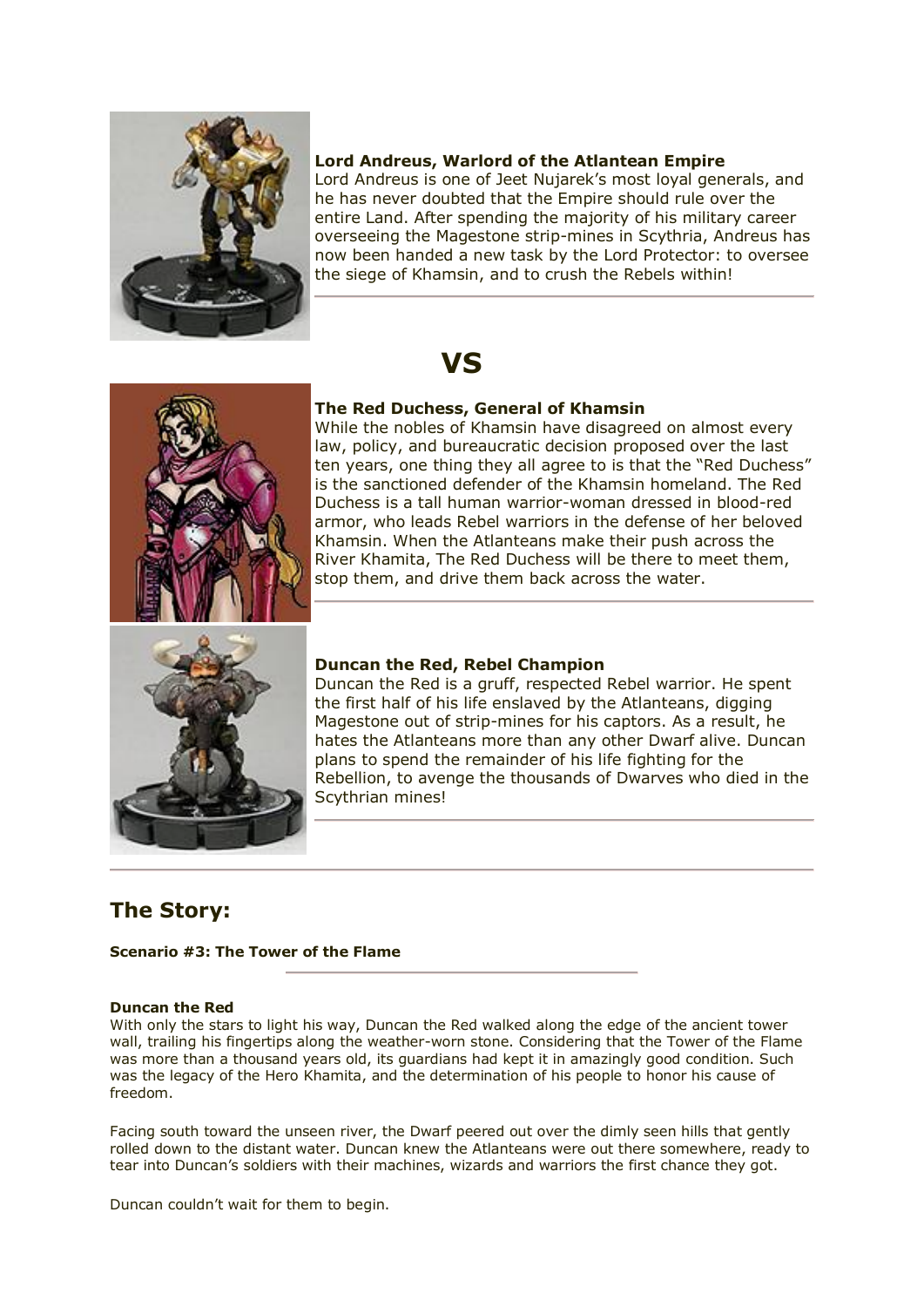As if in answer to his prayers, a single flaming arrow shot up into the air from the direction of the river. A second and third bolt arced up into the sky shortly after the first, confirming that other Rebel scouts had noticed the disturbance too.

Duncan threaded his way through the Rebel soldiers who were standing watch atop the lofty tower until he reached the bed of kindling, seeded with black powder, that had been laid on the parapet. He lifted a burning torch from the flame barrel and, holding the flame ready, waited for some sign that a major attack had been launched. The moment he knew this wasn't just another patrol skirmish, he would light the bonfire, alerting the far-distant capital city of Khamsin to the coming invasion.

An erratic rattle of fuser rifles being fired sounded out along the perimeter. There came a few sharp screams, and then nothing. Then Duncan heard the great thrumming hum of a Magestone cannon, and a fraction of a second later the tower shook under the impact of the magical blast.

"The battle has been joined!" Duncan called out ecstatically. "We must tell Khamsin that the war is upon us!" He threw his torch onto the bed of kindling. But even as the flaming brand hit the pile, a rippling barrier of force erupted over the pile of dry wood, extinguishing the torch with an angry hiss. Duncan stared in disbelief at the wall of wind and light that danced over the wood.

"A torch! A torch! Light the fire!" Duncan cried frantically. Humans and Dwarves from all along the tower wall raced to bring a dozen torches to the woodpile, but the magical barrier snuffed out every flame before the wood could catch.

"Mages!" Duncan snarled. He sprang to the parapet and scanned the hills, trying to pick out the robed menaces. Unless the Rebels could eliminate the wizards who had shaped the barrier, they could not alert Khamsin to the Atlantean attack. And if the Atlanteans managed to capture or bring down the Tower of the Flame, then all of southern Khamsin would lie vulnerable to the Empire's armies. The farmers and townsfolk from here to the capital would be at the mercy of the Atlantean soldiers.

"Rebels, hear me!" Duncan shouted to the soldiers atop the Tower of the Flame. "Unless we kill those spellcasters, Khamsin is doomed!"

# **Lord Andreus**

Andreus watched interestedly as Magus Tervon led the circle of Atlantean Mages in casting the Flamekiller spell. Grand-Magus Tezla had originally created the spell to control the fires that frequently broke out in Atlantis, although the amount of magical energy required to extinguish flame in even a small area was enormous. But Tervon's strategy was a good one. If the Atlanteans could capture or destroy the Tower of the Flame while the spell still held, Khamsin would remain ignorant of the attack for at least the rest of the night.

That would give the Atlantean army just enough time to capture the Khamita Bridge and crush Khamsin's southern defenses before reinforcements could arrive from the capital. Then the whole of southern Khamsin would be theirs for the taking.

Andreus' attention was drawn to the top of the tower as a sickly blue light erupted there. Tervon's spell had worked! In retaliation, a hail of speeding bullets ripped out of the darkness, shredding branches and flesh all around him. Andreus didn't flinch.

"Soldiers!" an armsman next to Tervon exclaimed. "The Rebel soldiers are coming out!"

Andreus nodded. "Right on schedule," he said. He gestured for his teams of Atlantean soldiers and Golems to line up along either side of him and assigned a group of his best warriors to defend the mages. If the mages fell, this gamble would have been for nothing. But if the mages held out long enough for Andreus to take the tower, his army could be standing before the walls of Khamsin within a fortnight.

"For the Empire!" Lord Andreus cried as he unsheathed his sword. "Take no prisoners!"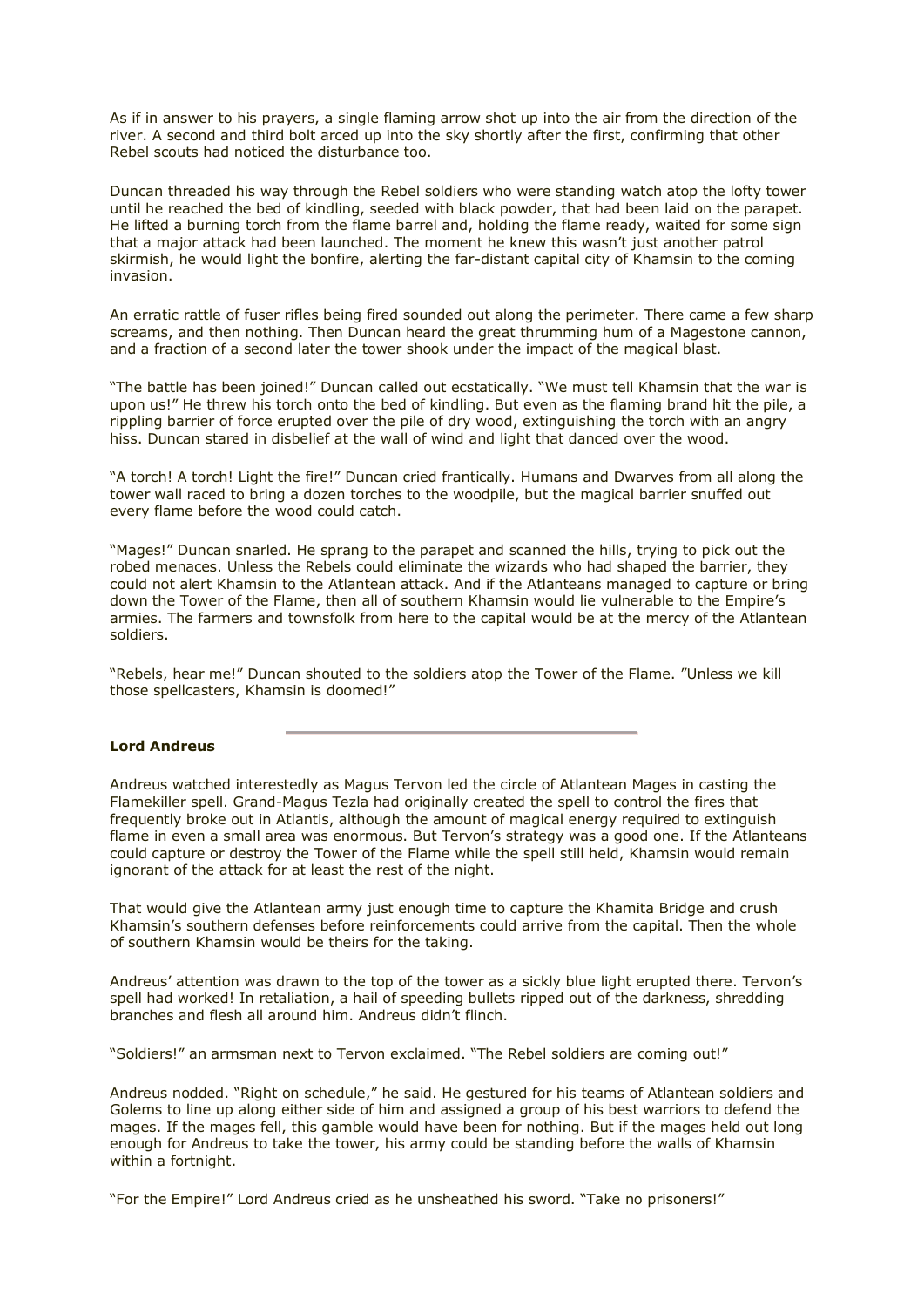#### **Background**

Khamita, the founder of Khamsin, built the Tower of the Flame hundreds of years ago. The Tower is the key to the defense of southern Khamsin, its signal flame designed to alert the capital that the countryside is under attack. But the Atlanteans' powerful wizards use their Technomantic spells to prevent the flame from being lit. For their plan to succeed, the Atlanteans must smash the tower before their Mages are struck down, while the Rebels must protect the tower at all costs against their determined enemy!

#### **Objective**

The Atlantean player must either destroy or seize control of the tower and must keep at least one Atlantis Guild figure with Magic Enhancement or Magic Levitation in play at all times. The Rebel player must retain control of the tower.

#### **Army Size**

Attacker: 1,200 points, 3 actions per turn Defender: 1,200 points, which must include 1 Castle Heavy Tower section, 3 actions per turn (+1 castle action)

# **Rules Set**

Mage Knight: Conquest and Mage Knight: Castles rules

# **Time Limit**

100 minutes

#### **Setting the Scene**

Players set up the terrain as per the battlefield map. No additional terrain is placed. The battlefield is 3 feet by 6 feet.

#### **Special Rules**

1) Each player fields a 1,200 point army. The Atlantean player must have at least one Atlantis Guild figure with Magic Enhancement or Magic Levitation. The Rebel player should have a Castle Heavy Tower section (if none is available, see rule 5 below).

2) The Atlantean player must start all figures at least 30 inches away from the center dot of the Tower of the Flame.

3) The Atlantean player must keep at least one Atlantis Guild figure with the Magic Enhancement or Magic Levitation in play at all times. If all the figures with these special abilities are eliminated while the defenders still control the Tower, then the watchfire is lit and the game is over.

4) If a Castle tower piece is used, the defender controls the tower unless the attacker is the only player with a non-demoralized figure on the tower, or is the only player with a non-demoralized figure in contact with the tower's access points.

5) If a Castle tower piece is not available, then the Rebel player should use terrain piece "B" for the Tower of the Flame. This terrain piece can be destroyed, but only under the following conditions: • The tower has a defense value of 21 and a structure value of 4. If a successful close combat or ranged combat attack is made against the Tower (either by a single figure or an attack formation), and the damage done in that attack is equal to or higher than the building's structure value, then the tower is razed.

• For ranged combat attacks, lines of fire are drawn from the center of the attacking warrior to the center of the building; drawing the line of fire through the blocking terrain of the target building is permitted. The building's center dot is considered to be on elevated terrain for line of fire purposes, but it does not receive the height advantage modifier (it's already included in the given defense value). Multiple dial warriors may use long range fire against buildings as if they were multiple dial figures (double the range value and reduce the damage value by 2).

• For close combat attacks, the attacking warrior(s)' front arcs must touch the building they are attacking. An attacking warrior must have his front arc in base contact with the target building.

#### **Victory Conditions**

If the tower is under the defender's control when the time limit expires, the defender wins. If the tower is destroyed or under the attacker's control at the end of the game, the attacker wins.

# **Battlefield Map:**